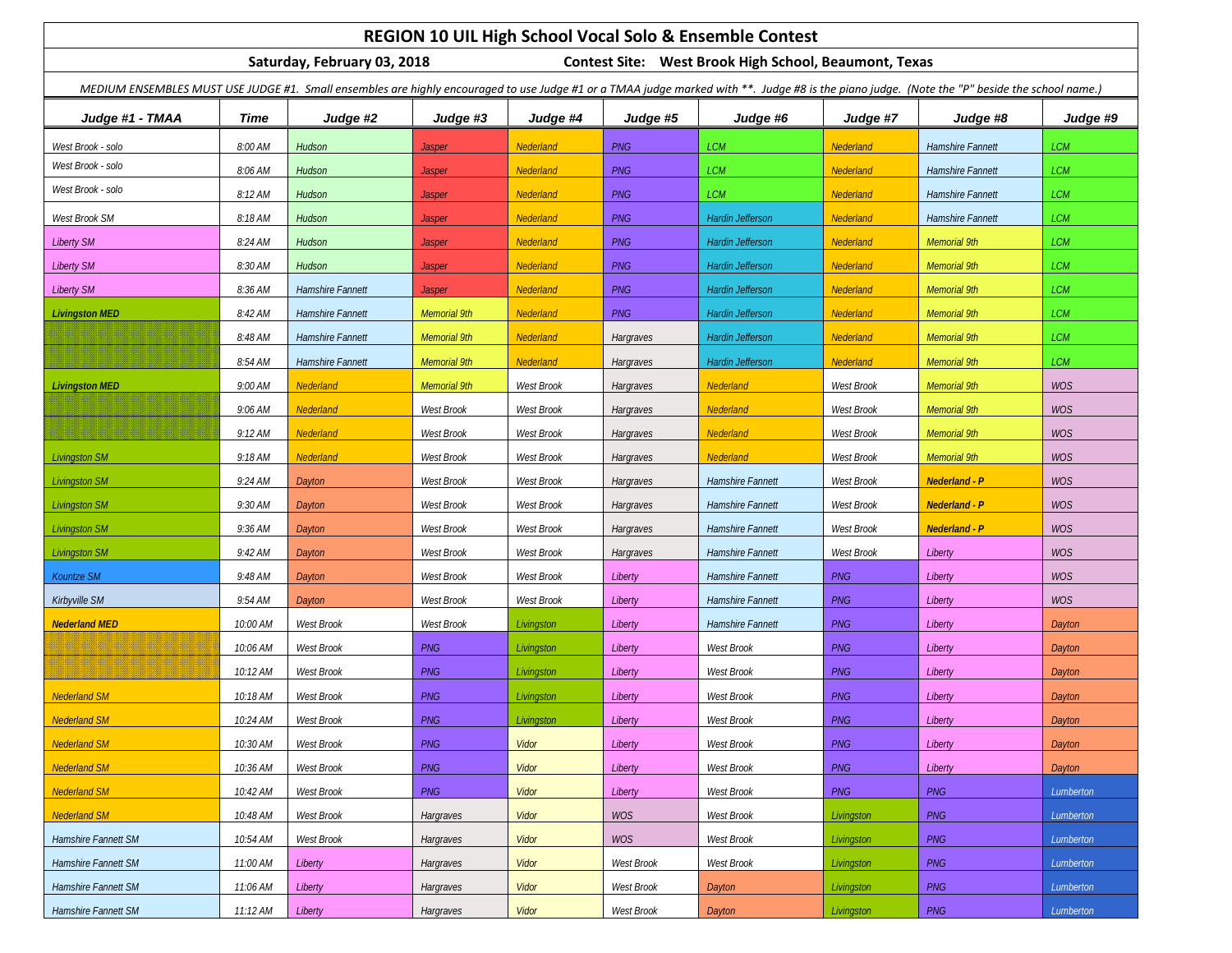| REGION 10 UIL High School Vocal Solo & Ensemble Contest                                                                                                                                       |                |                    |                 |            |            |                    |            |             |            |
|-----------------------------------------------------------------------------------------------------------------------------------------------------------------------------------------------|----------------|--------------------|-----------------|------------|------------|--------------------|------------|-------------|------------|
| Saturday, February 03, 2018<br><b>Contest Site: West Brook High School, Beaumont, Texas</b>                                                                                                   |                |                    |                 |            |            |                    |            |             |            |
| MEDIUM ENSEMBLES MUST USE JUDGE #1. Small ensembles are highly encouraged to use Judge #1 or a TMAA judge marked with **. Judge #8 is the piano judge. (Note the "P" beside the school name.) |                |                    |                 |            |            |                    |            |             |            |
| Judge #1 - TMAA                                                                                                                                                                               | Time           | Judge #2           | Judge #3        | Judge #4   | Judge #5   | Judge #6           | Judge #7   | Judge #8    | Judge #9   |
| <b>Bridge City SM</b>                                                                                                                                                                         | 11:18 AM       | Liberty            | Hargraves       | Vidor      | West Brook | Dayton             | Livingston | <b>PNG</b>  | Lumberton  |
| <b>Bridge City SM</b>                                                                                                                                                                         | 11:24 AM       | Liberty            | Hargraves       | Vidor      | West Brook | Dayton             | Livingston | Lumberton   | Lumberton  |
| <b>Bridge City SM</b>                                                                                                                                                                         | 11:30 AM       | Liberty            | Hargraves       | <b>LCM</b> | West Brook | Vidor              | Livingston | Lumberton   | <b>LCM</b> |
| <b>Bridge City SM</b>                                                                                                                                                                         | 11:36 AM       | Liberty            | Hargraves       | <b>LCM</b> | West Brook | Vidor              | Livingston | Lumberton   | <b>LCM</b> |
| Dayton SM                                                                                                                                                                                     | 11:42 AM       | Liberty            | Hargraves       | <b>LCM</b> | West Brook | Vidor              | <b>WOS</b> | Silsbee - P | Liberty    |
| Dayton SM                                                                                                                                                                                     | 11:48 AM       | Liberty            | Livingston      | <b>LCM</b> | West Brook | Vidor              | <b>WOS</b> | Silsbee - P | Liberty    |
| Dayton SM                                                                                                                                                                                     | 11:54 AM       | Liberty            | Livingston      | <b>LCM</b> | West Brook | Vidor              | <b>WOS</b> | Silsbee - P | Liberty    |
|                                                                                                                                                                                               | 12:00 PM<br>TO |                    |                 |            |            | LUNCH              |            |             |            |
|                                                                                                                                                                                               | 12:54 PM       |                    |                 |            |            |                    |            |             |            |
| <b>PNG SM</b>                                                                                                                                                                                 | 1:00 PM        | Kountze            | Memorial        | West Brook | Lumberton  | Memorial           | Liberty    | Vidor       | West Brook |
| <b>Bridge City-solo</b>                                                                                                                                                                       | 1:06 PM        | Kountze            | Memorial        | West Brook | Lumberton  | Memorial           | Liberty    | Vidor       | West Brook |
| Liberty - solo                                                                                                                                                                                | 1:12 PM        | Kountze            | Memorial        | West Brook | Lumberton  | <b>Memorial</b>    | Liberty    | Vidor       | West Brook |
| Liberty - solo                                                                                                                                                                                | 1:18 PM        | Kountze            | Memorial        | West Brook | Lumberton  | Memorial           | Liberty    | Vidor       | West Brook |
| Liberty - solo                                                                                                                                                                                | 1:24 PM        | Kountze            | Memorial        | West Brook | Lumberton  | <b>Memorial</b>    | Liberty    | Vidor       | West Brook |
| Liberty - solo                                                                                                                                                                                | 1:30 PM        | Kountze            | Memorial        | West Brook | Lumberton  | <b>Memorial</b>    | Liberty    | Vidor       | West Brook |
| Liberty - solo                                                                                                                                                                                | 1:36 PM        | Kountze            | <b>Memorial</b> | West Brook | Lumberton  | <b>Memorial</b>    | Liberty    | Vidor       | West Brook |
| Liberty - solo                                                                                                                                                                                | 1:42 PM        | Kountze            | Memorial        | West Brook | Lumberton  | <b>Memorial</b>    | Liberty    | Vidor       | West Brook |
| Liberty - solo                                                                                                                                                                                | 1:48 PM        | Kountze            | Memorial        | West Brook | Lumberton  | <b>Memorial</b>    | Liberty    | Vidor       | West Brook |
| Liberty - solo                                                                                                                                                                                | 1:54 PM        | Kountze            | Memorial        | West Brook | Lumberton  | <b>Memorial</b>    | Liberty    | <b>LCM</b>  | West Brook |
| Hamshire Fannett SM                                                                                                                                                                           | 2:00 PM        | <b>Bridge City</b> | West Brook      | <b>LCM</b> | Kountze    | West Brook         | Memorial   | <b>LCM</b>  | Hargraves  |
| Hamshire Fannett SM                                                                                                                                                                           | 2:06 PM        | <b>Bridge City</b> | West Brook      | <b>LCM</b> | Kountze    | West Brook         | Memorial   | <b>LCM</b>  | Hargraves  |
| <b>Vidor MED</b>                                                                                                                                                                              | 2:12 PM        | <b>Bridge City</b> | West Brook      | <b>LCM</b> | Kountze    | West Brook         | Memorial   | <b>LCM</b>  | Hargraves  |
|                                                                                                                                                                                               | 2:18 PM        | <b>Bridge City</b> | West Brook      | <b>LCM</b> | Kountze    | West Brook         | Memorial   | <b>LCM</b>  | Hargraves  |
|                                                                                                                                                                                               | 2:24 PM        | <b>Bridge City</b> | West Brook      | <b>LCM</b> | Kountze    | West Brook         | Memorial   | <b>LCM</b>  | Hargraves  |
| <b>Memorial SM</b>                                                                                                                                                                            | 2:30 PM        | <b>Bridge City</b> | West Brook      | LCM        | Kountze    | West Brook         | Memorial   | <b>LCM</b>  | Hargraves  |
| <b>Memorial SM</b>                                                                                                                                                                            | 2:36 PM        | <b>Bridge City</b> | West Brook      | LCM        | Kountze    | West Brook         | Memorial   | LCM         | Hargraves  |
| Memorial - solo                                                                                                                                                                               | 2:42 PM        | <b>Silsbee</b>     | West Brook      | LCM        | Kountze    | West Brook         | Memorial   | West Brook  | Hargraves  |
| Memorial - solo                                                                                                                                                                               | 2:48 PM        | <b>Silsbee</b>     | West Brook      | LCM        | Kountze    | West Brook         | Memorial   | West Brook  | Memorial   |
| Memorial - solo                                                                                                                                                                               | 2:54 PM        | <b>Silsbee</b>     | Liberty         | <b>LCM</b> | Kountze    | <b>Bridge City</b> | Memorial   | West Brook  | Memorial   |
| Memorial - solo                                                                                                                                                                               | 3:00 PM        | <b>Silsbee</b>     | Liberty         | Hargraves  | Woodville  | <b>Bridge City</b> | Dayton     | West Brook  | Memorial   |
| Memorial - solo                                                                                                                                                                               | 3:06 PM        | <b>Silsbee</b>     | Liberty         | Hargraves  | Woodville  | <b>Bridge City</b> | Dayton     | West Brook  | Memorial   |
| Memorial - solo                                                                                                                                                                               | 3:12 PM        | <b>Silsbee</b>     | Liberty         | Hargraves  | Woodville  | <b>Bridge City</b> | Dayton     | West Brook  | Memorial   |
| Memorial - solo                                                                                                                                                                               | 3:18 PM        | <b>Silsbee</b>     | Liberty         | Hargraves  | Woodville  | <b>Bridge City</b> | Dayton     | West Brook  | Memorial   |
| Memorial - solo                                                                                                                                                                               | 3:24 PM        | <b>Silsbee</b>     | Liberty         | Hargraves  | Woodville  | <b>Bridge City</b> | Dayton     | West Brook  | Memorial   |